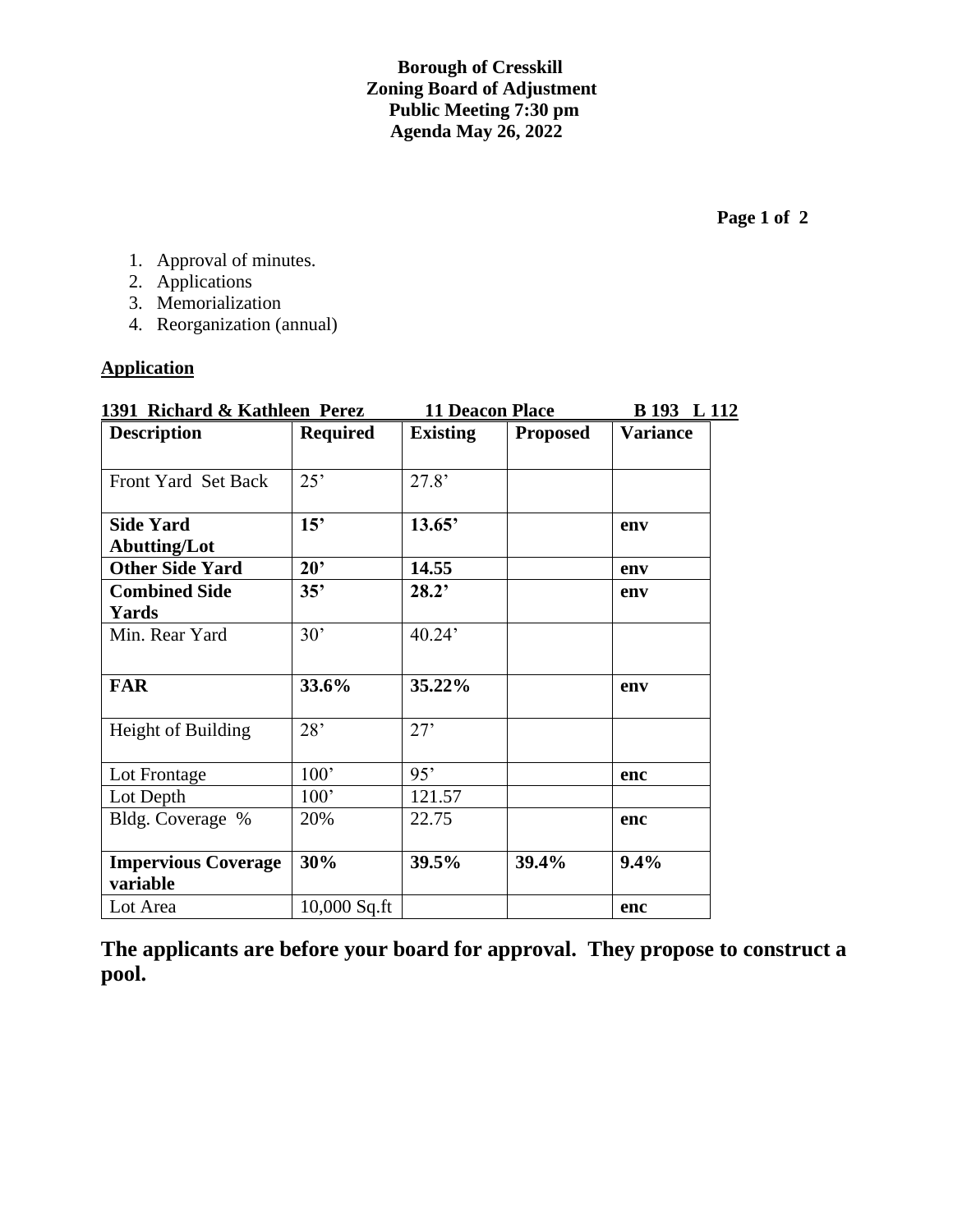## **Borough of Cresskill Zoning Board of Adjustment Public Meeting 7:30 pm Agenda May 26, 2022**

| <b>Memorialization</b><br>1390 Jason Bender | <b>B</b> 18<br>85 Grant Ave<br>L3 |                 |                    |  |                 | Page 2 of 2 |
|---------------------------------------------|-----------------------------------|-----------------|--------------------|--|-----------------|-------------|
| <b>Description</b>                          | <b>Required</b>                   | <b>Existing</b> | <b>Proposed</b>    |  | <b>Variance</b> |             |
| Fence<br>(front facing)                     | $4 \text{ ft}$<br>75% open        |                 | 6 ft<br>100% solid |  |                 |             |

## **The applicant was denied approval to replace his existing fence.**

## **Memorialization**

| 1387 Teri Augustine                     |                 | <b>74 Hillside Ave</b><br><b>B</b> 85 L 52 |                    |                 |  |
|-----------------------------------------|-----------------|--------------------------------------------|--------------------|-----------------|--|
| <b>Description</b>                      | <b>Required</b> | <b>Existing</b>                            | <b>Proposed</b>    | <b>Variance</b> |  |
| <b>Front Yard Set Back</b>              | 25'             | 31.5'                                      | 31.5'              |                 |  |
| <b>Side Yard</b><br><b>Abutting/Lot</b> | 15'             | $10.7$ ', $11.0$ '                         | $10.7$ ', $11.0$ ' | 4.3'            |  |
| <b>Other Side Yard</b>                  | $20^{\circ}$    | 11.0                                       | 11.0               | $9.0^{\circ}$   |  |
| <b>Combined Side</b><br>Yards           | 35'             | 21.7'                                      | 21.7'              | 13.3'           |  |
| Min. Rear Yard                          | 30'             | 70'                                        | 70'                |                 |  |
| <b>FAR</b>                              | 37.02%          | 29.98%                                     | 29.98%             |                 |  |
| Height of Building                      | 28'             | 25'                                        | 25'                |                 |  |
| Lot Frontage                            | 100'            | 60'                                        | 60'                | enc             |  |
| Lot Depth                               | 100'            | 150'                                       | 150'               |                 |  |
| Bldg. Coverage %                        | 20%             | 18.52%                                     | 18.52%             |                 |  |
| <b>Impervious Coverage</b><br>variable  | 33.9%           | 32.5%                                      | 32.5%              |                 |  |
| Lot Area                                | $10,000$ Sq.ft  | 9000 Sq.ft                                 | 9000 Sq.ft         | enc             |  |